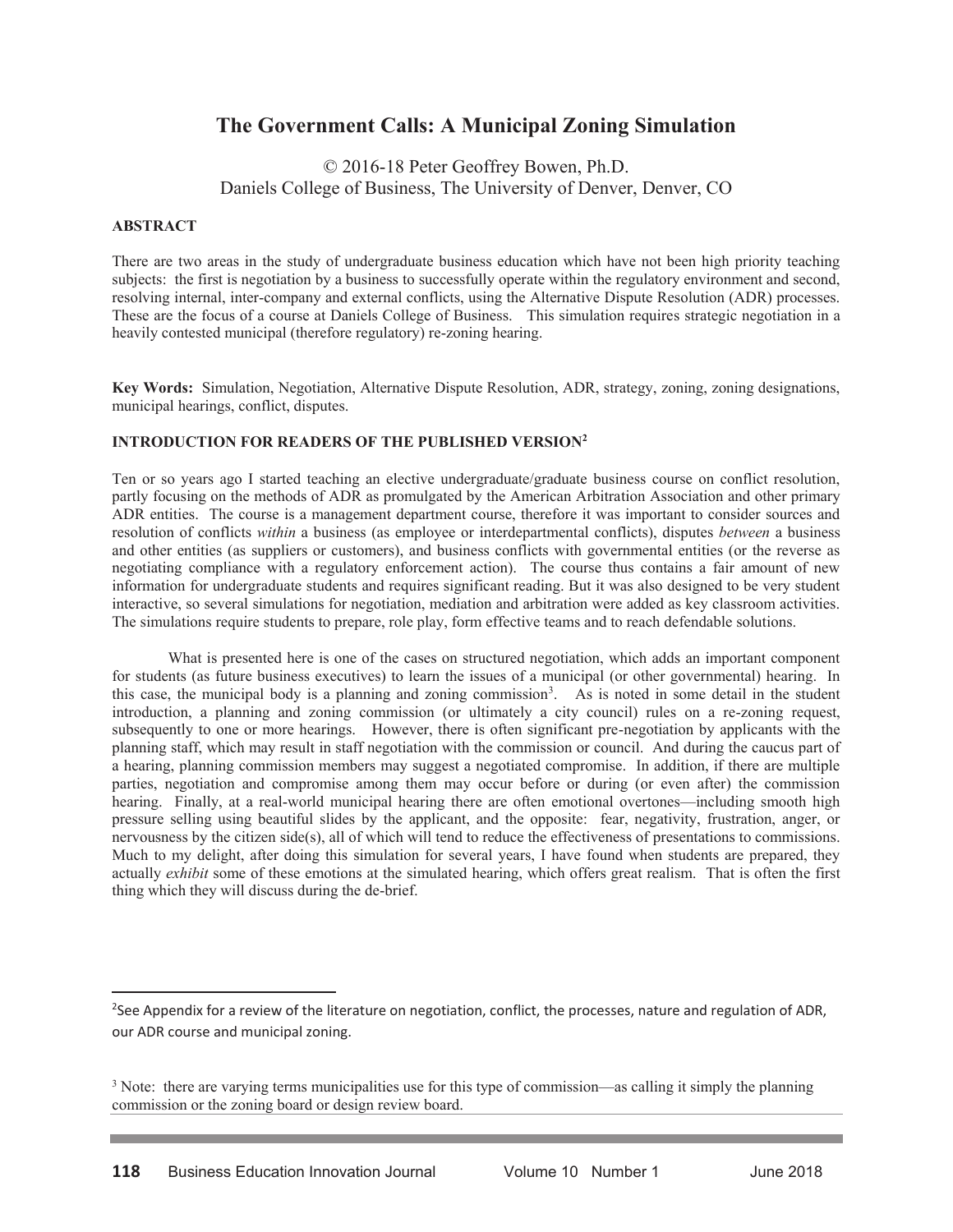# **LEARNING OBJECTIVES AND USE OF THE CASE IN CLASS**

Part of the objective for this simulation is for students to learn the dynamics of operating within a structured regulatory environment as it applies to multi-party business and societal conflicts. In a sense it becomes stage two of their understanding of the ADR processes to resolve common internal and external business disputes. But we have found a second value for this simulation: at the end of this course students complete a simulated arbitration hearing. By incorporating a *structured* hearing process in this zoning case, it gives students a taste of the trial character of an arbitration hearing. As a result, we find students are psychologically better prepared for the arbitration hearing.

I have occasionally videoed both the zoning simulation and the arbitration hearing which has been very educational for the students, as they actually see and hear themselves role-playing ("I can't believe I said that…"). The downside is one year I showed the video of an earlier class to a class that had not yet played the simulation roles, and they had no idea what was going on.

# **THE SIMULATED ZONING CASE—THE INTRODUCTION FOR STUDENTS**

This simulation is based on a municipal zoning hearing, where municipal procedure, negotiation and compromise will be important to reach a resolution and thus a favorable ruling by the planning and zoning commission. The usual "characters" are present: the planning and zoning commission members, the developer, Barrett Developers, Inc. (with a potentially hostile bank representative on its negotiating team); a negotiating team of proximate homeowners, not all of whom are in agreement; a not-for-profit called the Naturalists which has a secret conflicting interest in the property.

## **ZONING AS A MUNICIPAL ACTIVITY FOR PRIVATE PROPERTY GOVERNANCE**

#### **What is zoning?**

Zoning is essentially a statutory restriction on property rights and in Colorado it derives from the state's constitution of 1876 and a group of enabling statutes allowing municipalities to create and enforce zoning ordinances. Zoning is underscored by the U. S. constitution and follows the concept that property ownership and its related rights are sacred in the United States, but property ownership and use must not unduly diminish or limit the rights of others. (See *The Economist* 2013 and 2015). A municipality also has the authority, under the constitution, to acquire private property for the "common good" (with "just compensation" to the land-owner), or, again with "just compensation", to modify or limit the use of private property for the "common good". These follow the Constitutional concepts of *eminent domain* and *takings.* [See Nollan (1987) and Dolan (1994).]

Municipalities zone property to create compatible uses that also respect the rights of proximate property owners. Zoning also creates the ability of municipalities to plan coordinated development of property for the "common good". So, the (intended) result is harmonious subdivision of homes and commercial uses. In most instances the planning and zoning processes have worked well to achieve this; in some, however, there have been severe controversies, political fights, legislative recalls, citizen outrage and massive civil and even criminal lawsuits.

Obviously defining the "common good" or establishing the criteria for "just compensation" are difficult and each may excoriate controversies on re-zoning or property acquisition by municipalities. Another problem: does the common good include allowing a municipality to re-zone or acquire property simply if re-development provides the municipality greater property or sales taxes? Or for that matter can a municipality decide there is a different "highest and best use" for a particular property and arbitrarily change the zoning to permit a more intense commercial--or alternatively a less intense use? So, ethics, social responsibility and compliance with fundamental legal principles are all *open-season* for the re-zoning process.

There have been many zoning conflicts in virtually every major municipality throughout the United States. In Colorado [where the author lives], there have been many in Denver and other Front Range Colorado cities, as well as Vail, Breckenridge and Aspen, the posh Colorado ski resorts. In Denver, they have included the former location of the University of Colorado Hospital. Another was the re-zoning of the agricultural ground under Denver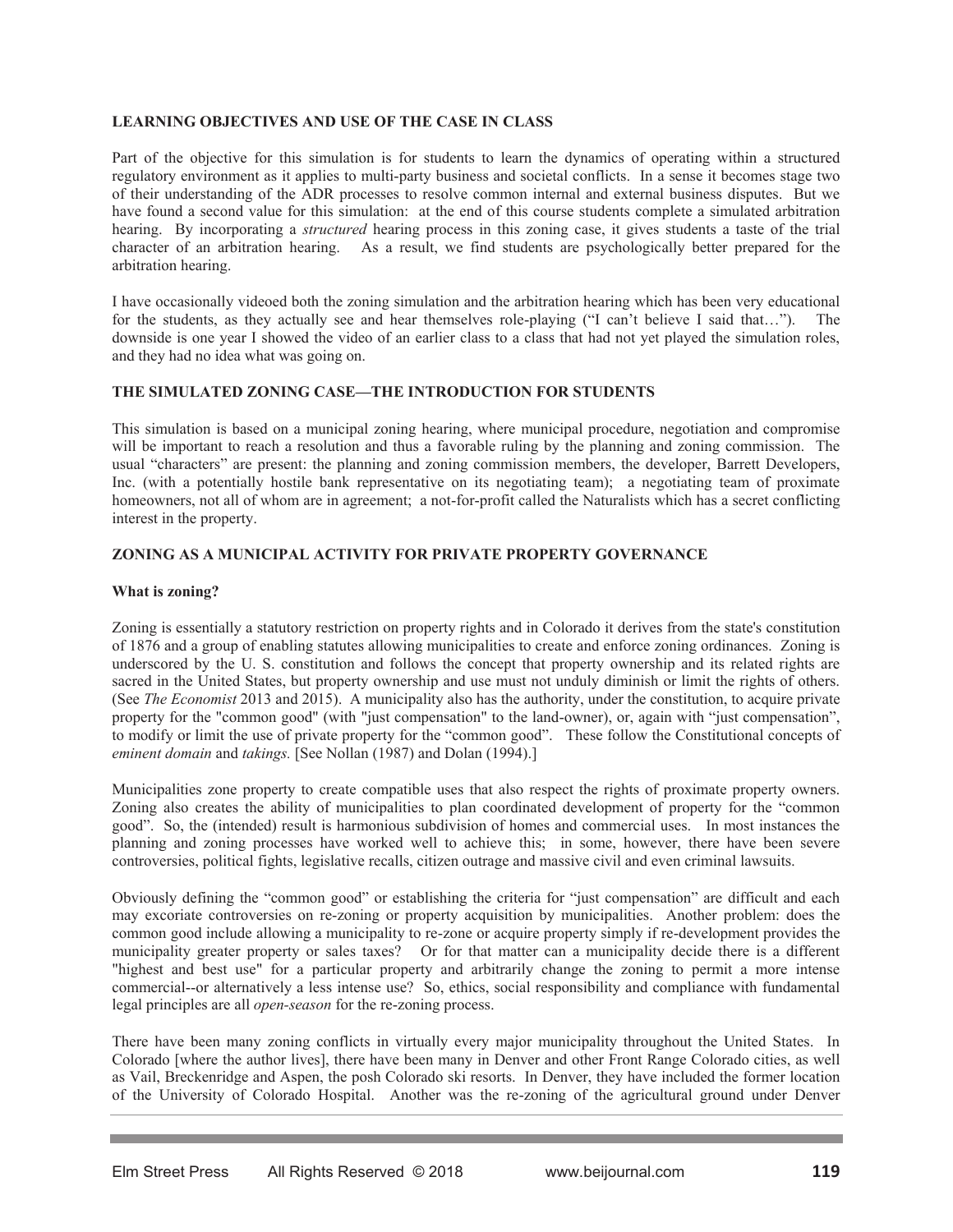International Airport which was hard-fought by proximate counties. Greenwood Village, a quasi-commercial suburb to the southeast of Denver, has had some major zoning fights. Ditto for suburbs Lakewood and Aurora. In Vail the re-development of Crossroads Shopping Center had citizens threatening major litigation against the city and the corporate developer, which according to many observers followed the classic NIMBY<sup>5</sup> citizen anger. And to move or revise a sign in Aspen can require a municipal hearing. As a result, municipal decision bodies seldom hand down rulings that are acceptable to everyone, which adds to the value for effective negotiation among the disputing parties.

#### **What is a planning and zoning board or commission?**

Planning and zoning commissions, sometimes called planning and environmental commissions or design review boards are ubiquitous in municipalities and they often exist in counties. Generally, the members are appointed by the town council or county commissioners and serve for little or no compensation. Their job is essentially to control and monitor land use and ensure an equitable, practical relationship among uses of land—from commercial to industrial to residential. Among the items they will consider for a zoning change are pollution, noise, light pollution, traffic, safety, need, rarely economics unless the re-zoning is in a blighted area, aesthetics, social value, etc. And commissions are inherently charged with considering the fundamental legal concept that current owner use of private property is sacred as long as it is reasonable, complies with the law and doesn't conflict with proximate owners and uses. So, a zoning change request for greater residential or commercial density may often start with two strikes against it.

Planning and zoning commissions are of varying sizes, essentially operate in a legislative fashion and always have a chair that runs the meetings but generally has no greater voting power than other members. However, the chair usually does have the authority to put time limits on presentations, challenge expert witnesses, challenge repetitiveness and guide the discussion at a hearing.

#### **What is the hearing process?**

To resolve the issues described in the hypothetical rezoning example, a municipality will hold a commission hearing. Depending on the size of the municipality the hearing may be formal or informal, but generally the objective is for groups with different interests to present their respective cases, negotiate and persuade the commission that their side should prevail. A hearing is formatted so the requesting party is first, starting with an opening statement (sometimes preceded by comments by planning staff), often with architectural slides or PowerPoints showing the "beauty" of the rezoning result, then calling expert or other witnesses to verify it, and often finishing with a closing statement confirming the reasons why the re-zoning should be granted. After completion of the requesting party presentation, the commission chair will open the floor to remarks or presentations by conflicting parties, or parties with alternative interests, or perhaps concurring parties. The commission will then caucus, which may include questions of the parties (or planning staff) by commission members. The commission will then render a decision which the chair will (usually) communicate to the parties via the planning staff but will always communicate to the elected council or county commissioners. Why? Because municipal charters mostly require that the planning and zoning commission is advisor to the elected council or elected county commissioners.

In any case, the format of a commission hearing has some similarity to a trial or arbitration hearing (with limited cross examination) with the commission members resembling a panel of judges.

## **The Simulated Zoning Case**

The facts<sup>6</sup> in this simulation are entirely fictitious but roughly consider some of the zoning controversies noted above, which all required significant negotiation. Our hypothetical rezoning is the request for a property to go from an R-2 zone (relatively low density residential use) to C-4 (high density commercial use). The purpose for the request is a developer wants the higher density designation to build a mixed apartment/commercial building which is

 $\overline{a}$ 

<sup>5</sup> "Not In My Back Yard"

<sup>6</sup> Note: the facts are common to all students, partly because of the constraints of class time and partly because it enhances negotiation among the disputing parties. Obviously at a real zoning hearing this commonality would not exist.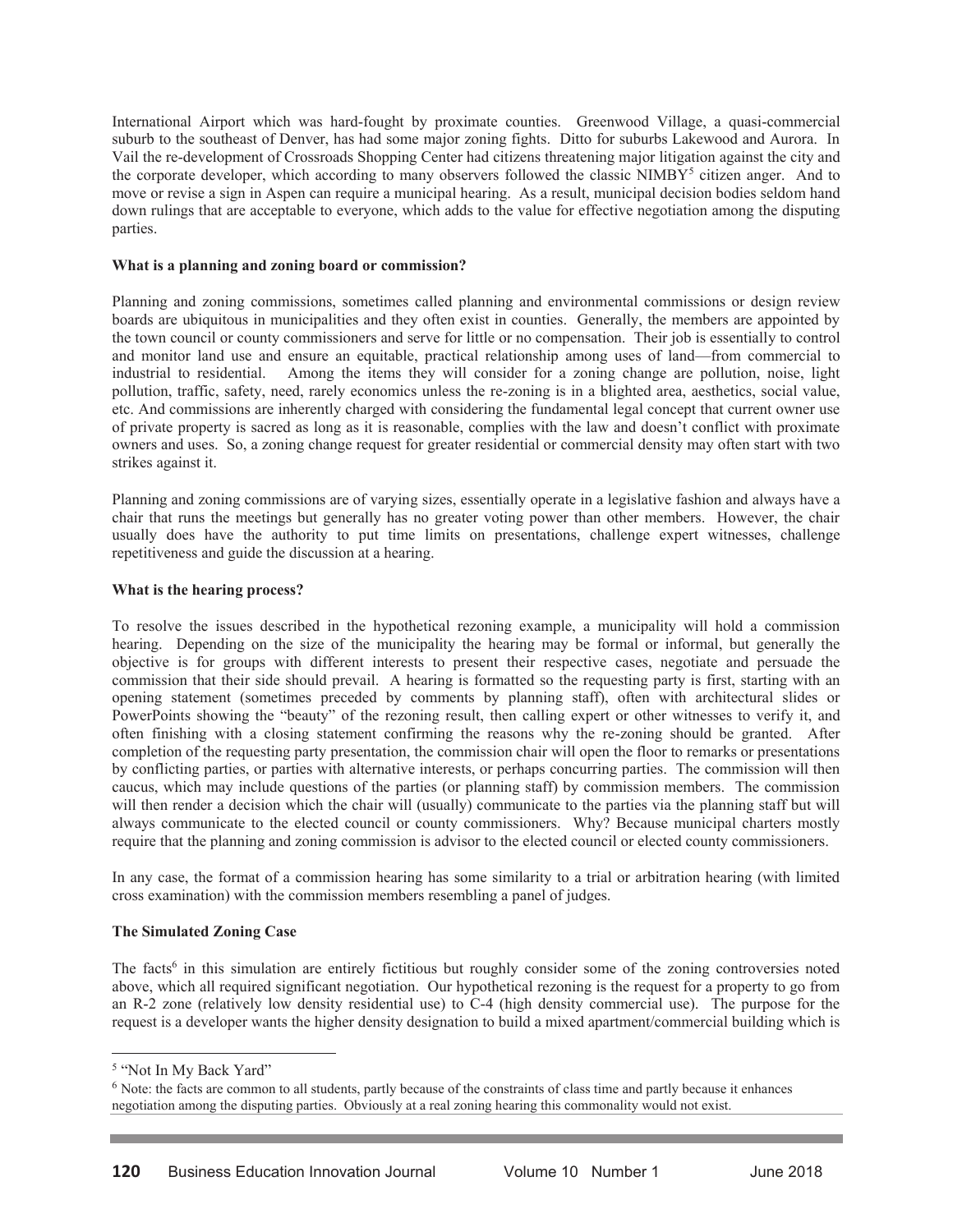(theoretically) a more efficient use of a piece of ground. The controversy starts when the local residents object to the greater density because they fear it will add traffic and pollution, cause unwanted shadows, change the character of the neighborhood, perhaps reduce the size of a proximate park, or they may question the economic or social value of higher density land use. And there may be competing known or unknown interests of other parties—which in this simulation is the "Naturalists".

The subject property is well located within a municipality and contains a school building which is no longer used as a school and the planning commission has learned from staff that the school board considers the property superfluous and therefore for sale. However, the property has value to the neighborhood because of activities such as Scout meetings, arts and crafts activities, rehearsals and performances of a community orchestra and performances by a local thespian group. Those activities occupy about half of the school building; it has also been a good place for meetings of neighborhood home-owners associations, a veteran's assistance organization and various non-profits.

The total size of the ground under the school is 16 acres which is about 835 linear feet squared. Building is roughly 110,000 square feet with two floors plus a basement.

Barrett Developers, Inc. ("Barrett") the applicant, has made a high-dollar cash offer to purchase the property, with a re-zoning contingency. The school board accepted it, but with the provision that Barrett must get the re-zoning within 75 days and then immediately close the transaction. If it becomes evident Barrett cannot achieve the rezoning within the 75 days, it can cancel the contract no later than day 74 and get its \$3 million deposit back. If the contract is not cancelled by Barrett, the \$3 million deposit becomes non-refundable at 12:01 a. m. on day 75. However, Barrett will be given an extension of 30 days to achieve re-zoning and close the transaction. So for Barrett there is risk.

What exacerbates the risk is the deposit of \$3 million is borrowed. And that is giving Barrett's bankers heart-burn the banks believe if the deposit becomes non-refundable it may force Barrett into bankruptcy. So, Barrett's bankers are **aggressively** adding to the push for re-zoning and therefore **have one representative on the Barrett negotiating team**, partly as an advisor but also as a bank protection quasi-financial decision-maker.

Barrett has another financial concern: 60 days have now elapsed, and the zoning hearing is not scheduled for another 5 days, giving Barrett just 10 days thereafter to close if the re-zoning is achieved. Or Barrett must make the decision to allow the \$3 million deposit to become "hard" and hope that the re-zoning will be successful within the 30-day extension.

Barrett's plans are to knock down what it considers the "blighted" school building and build a retail/office (so-called "mixed use") complex which is several times the size of the existing building. Barrett obviously has no interest in the property if it can't get the re-zoning to build the mixed-use complex.

For the project to go forward, Barrett therefore needs a major zoning change, from R-2 to C-4. The proposed change to high density commercial zoning is a relatively radical change, which is generally a difficult decision for planning departments and commissions. In this instance, planning staff and commission members have been told by several municipal council members that if they make a radical zoning change, they will be looking for jobs. Obviously, the neighborhood homeowners have **negotiated** well with the elected council.

The C-Suite negotiating team from Barrett is very nervous, partly because of the risk and partly because of a potentially hostile representative from the banks as an unwanted member of their negotiating team. Yet Barrett also expects to profit a minimum of \$21.5 million, plus receive generous developer fees when the new building is completed and occupied, so it plans to pull out all the "stops" at the re-zoning hearing.

The local homeowners strongly object to the development proposal. They object to more traffic, bright lights over the parking lot at night, the pollution and the vehicular danger to children which the additional traffic will bring. And they note that the whole area has always been zoned for low density residential use with quiet neighborhoods hosting mature landscaping. They also enjoy the convenient low-key neighborhood activities in the school building.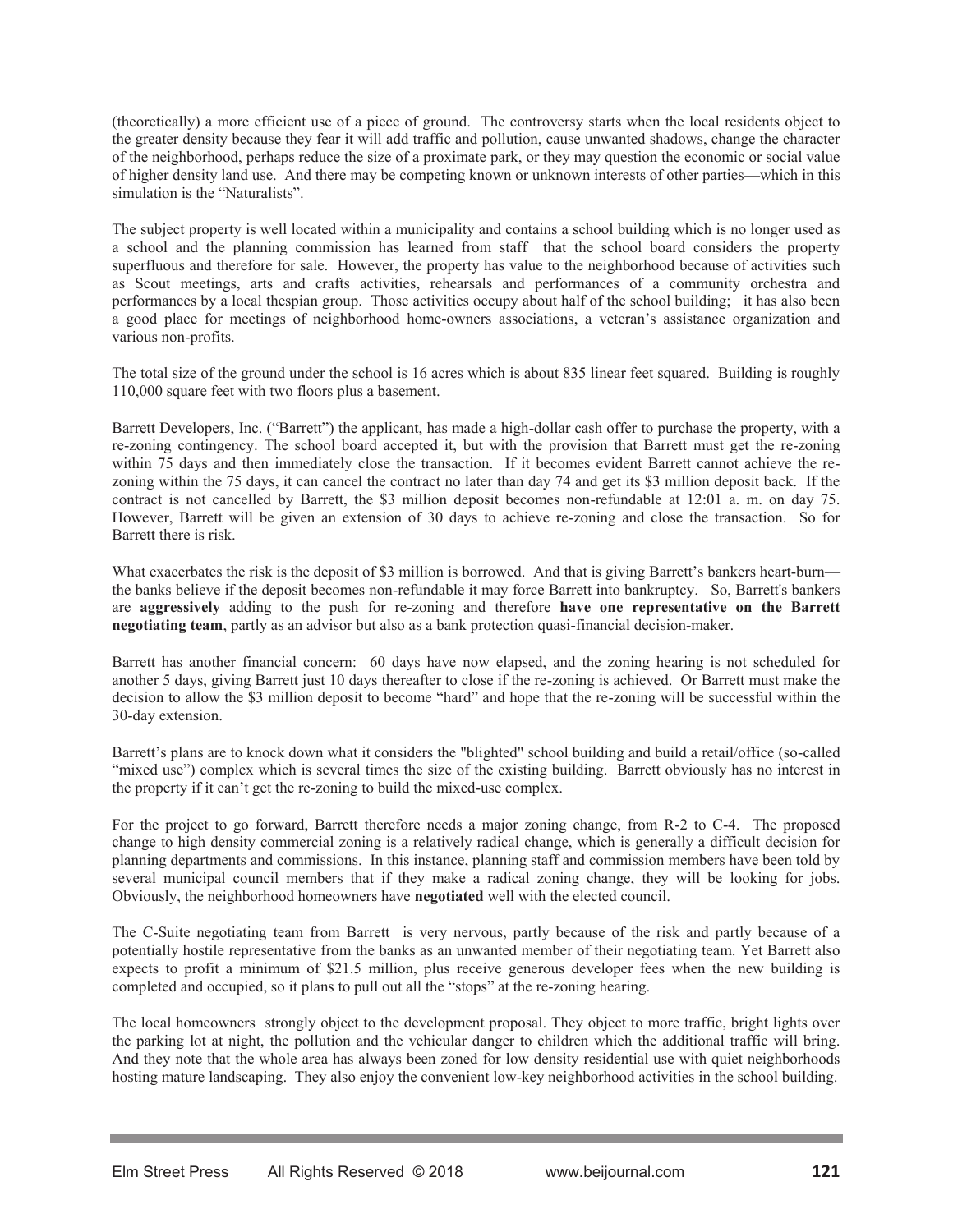An environmental group, Naturalists, has presented a "friend of the court" affidavit underscoring the neighborhood value of the historic building, the quiet residential zoning, and concurring with the homeowners on the issues of excessive light, traffic, pollution, danger to small children and old people, etc.

Naturalists would, however, also like to buy the property, with the building continuing to be a meeting place for various groups including a community orchestra, the current neighborhood activities, plus a small private school teaching environmental subjects and a low-key office for the Naturalists. Then they plan to turn part of the surrounding vacant land into a nature park with a community garden,

Naturalists is a not-for-profit (501C-3) and it made a **secret** offer for the property that was less than Barrett's. The school board rejected the offer, but they said that if Barrett couldn't get its zoning, to come back and they'd negotiate. So Naturalists are clearly against the re-zoning proposal, but have a conflict of interest which no one on the planning commission or Barrett or the homeowners is aware of. Naturalists advantage as a prospective purchaser, is they don't need to change the zoning, and their use better fits the philosophy of land use for a surplus school. So if the zoning change is rejected, the school board has (at least tacitly) agreed to sell the property to Naturalists, though for less money.

The residences in the area are single family houses on small lots, with a few duplexes and a few small two-story low-rise apartment buildings; none are in particularly good repair. The preponderance of the population has changed to older citizens from families with young children, though some young children are still seen playing in the neighborhoods. The land surrounding the school building has by default become a large park-like tract, in which children are often seen playing softball.

One of the advantages of Barrett's proposed development will be proximity of commercial services to nearby residents--now the nearest pharmacy is more than two miles away which is a problem for the older neighborhood residents. Thus, there is social and economic value to a change in land use which will aid Barrett's re-zoning proposal.

The municipality also stands to benefit with significantly higher property taxes from the re-developed property<sup>7</sup> as well increased sales taxes both of which it badly needs. So, the commission members (and planning staff) think the job-ending belligerency by certain members of the council is a bluff.

The municipality will, however, not benefit from ownership of the property by Naturalists. It can't charge property taxes to a not-for-profit property owner either, and though they can charge sales tax on orchestra tickets and products that the small businesses who will occupy the building sell, the amounts are projected to be only 12% of what Barrett's commercial purchasers will generate.

Finally, it should be noted that though the homeowners will probably like the plan from Naturalists<sup>8</sup>, several owners who are proximate to the site are aggressively against any change in use of the school building, so there is some controversy and even hostility within the homeowners group.

# **Student Teams:**

 $\overline{a}$ 

 (1) A C-Suite negotiating team representing **Barrett Developers, Inc.** That team has advised the planning and zoning commission staff that its offer to purchase the property is contingent on re-zoning to C-4. The team includes one **bank representative** who (depending on how chances of the re-zoning go) may (or may not) be hostile to the other Barrett members.

(2) A negotiation team representing the **homeowners** who live in the area, one of whom doesn't want any change at all. The no-change member may (or may not) be hostile to the rest of the homeowners' team, depending on how zoning negotiations go.

<sup>&</sup>lt;sup>7</sup> Because the property is currently owned by the school district (a quasi-governmental entity), it pays no real estate taxes to the municipality.

 $8$  (if they learn of it from negotiations with the Naturalists or at the hearing)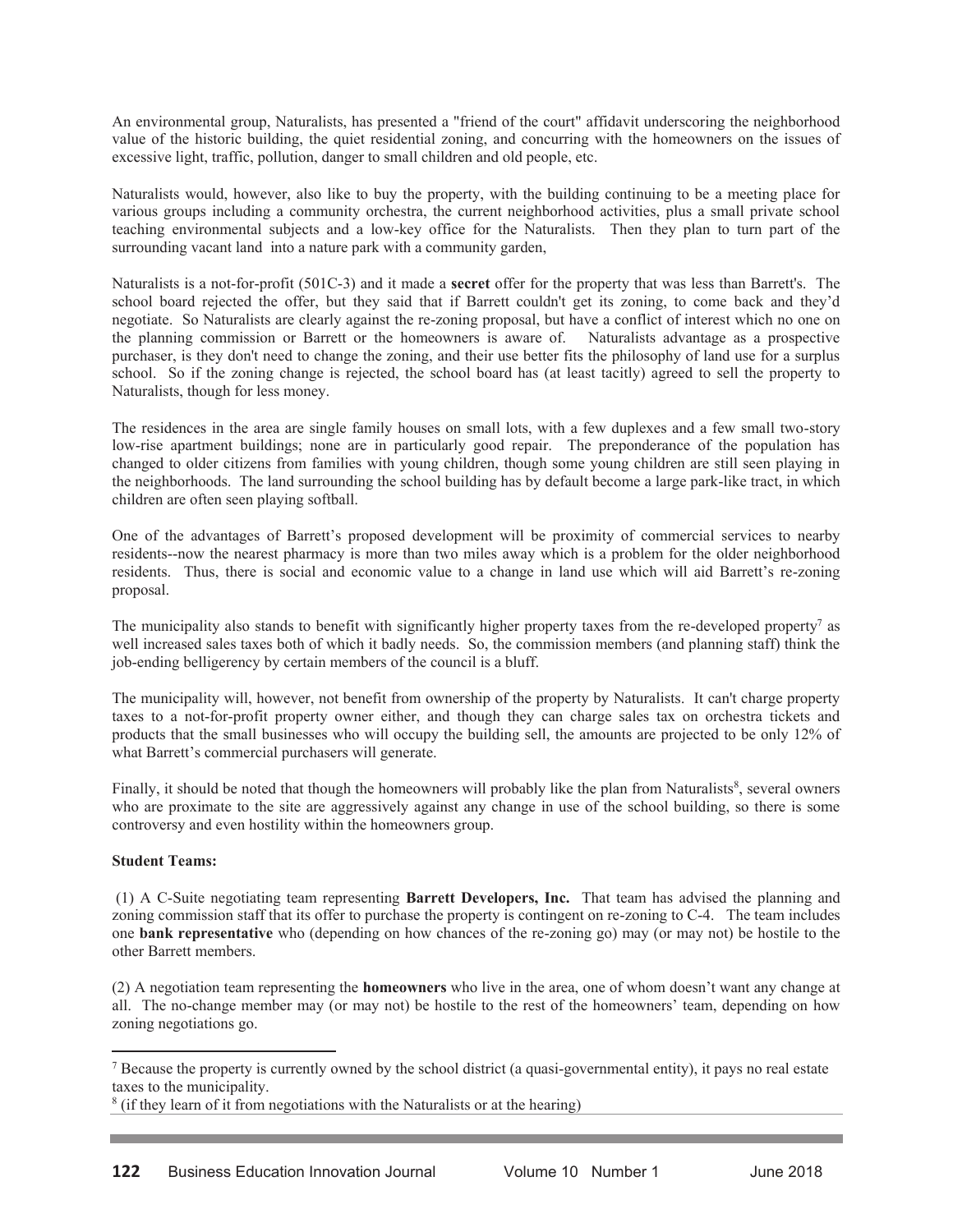(3) The **municipal planning and zoning commission**, who are the entity holding the hearing and will make the decision. Their **chair** (who you must **elect**) will manage the hearing.

(4) A team representing an **outside not-for-profit environmental group** (a Nature Conservancy-like entity called **"Naturalists"**). They have (as noted above) a **secret pecuniary interest** in having the commission reject Barrett's rezoning proposal. They may decide to use it as a bargaining tool during negotiations. But that has risk as Barrett may challenge it as a conflict of interest.

#### **The Hearing and Related Negotiations**

As noted above, the class is divided into 4 teams with at least 3 members each. In a larger class, multiple sets of teams are formed. Prior to the start of the hearing, teams are expected to read the simulated facts, with enough thoroughness that they can negotiate without having to do more than a quick glance at the case during the hearing.

- Prior to the start of the hearing teams meet and organize their strategies and objectives. The municipal zoning commission meets and elects a chair who then starts the hearing. *Suggested time: 7-8 minutes*
- The chair welcomes everyone at the start of the hearing and explains the objective of the hearing, and the rules and protocols which will be followed. *Suggested time: 6-7 minutes.*
- The first presentation is by the Barrett team describing their plan, why it is reasonable, valuable, beautiful, economically beneficial to the municipality, etc. The presentation should be divided among the team members. *Suggested time: 12-15 minutes.*
- Second presentation is by Naturalists (critiquing developer's proposal and maybe [or maybe **not**] offering their still secret alternative). Their presentation should also be divided among members of the group. *Suggested time: 10 minutes.*
- The Chair then opens the hearing for discussion and calls on the homeowners' team. That presentation should be a reasoned evaluation with objections/suggestions/threats/alternatives, which should also be divided among the members. *Time: 10 minutes.*
- x Members of the zoning commission listen, and at the end of each presentation may ask **information specific** questions via "a question Mr. Chairman" for any of the entities presenting. Why this restriction? Because members should avoid showing bias while presentations are occurring. *Added time after each presentation: 4 minutes*
- Responding "redirect" remarks may be offered by Barrett, the Naturalists, or the residents, but must always be done via recognition by the commission Chair. Responding remarks may initiate a negotiated agreement, or they may evidence a more rigidly focused differentiation in the positions of the parties. *Time: 5 minutes per entity.*
- If there is evidence of a negotiated agreement, the Chair is allowed to briefly adjourn the hearing to let the parties negotiate among themselves. That may result in an agreement that is acceptable to the parties. It is suggested, however, that an adjournment be for not more than 5-7 minutes, as without this restriction, we have found student negotiations will meander.
- At the end of an hour and 15 minutes of class time, municipal zoning commission Chair will close the hearing, and the commission caucuses, deliberates, negotiates and then rules on the zoning controversy. Caucus negotiations are managed by the Chair of the commission. Negotiations, in this instance, are focused on reaching a majority agreement of the municipal zoning commission. We generally allow 10-12 minutes for the caucus.
- x It is important to note that the ruling of any planning and zoning commission is strictly **its** decision and it is binding on the parties, regardless of evidence of an alternative negotiated agreement. Why? Because a planning and zoning commission represents the entire municipality, its regulatory ordinances and its elected officials, and it is therefore obligated to thoughtfully apply the *current* municipal zoning code.
- In this simulation, since no zoning code is used, the commission's ruling must be defendable legally, **ethically, be reasonable, be in good social conscience and follow reasonable land use practices,** using the assigned reading noted in APPENDIX (B)**.**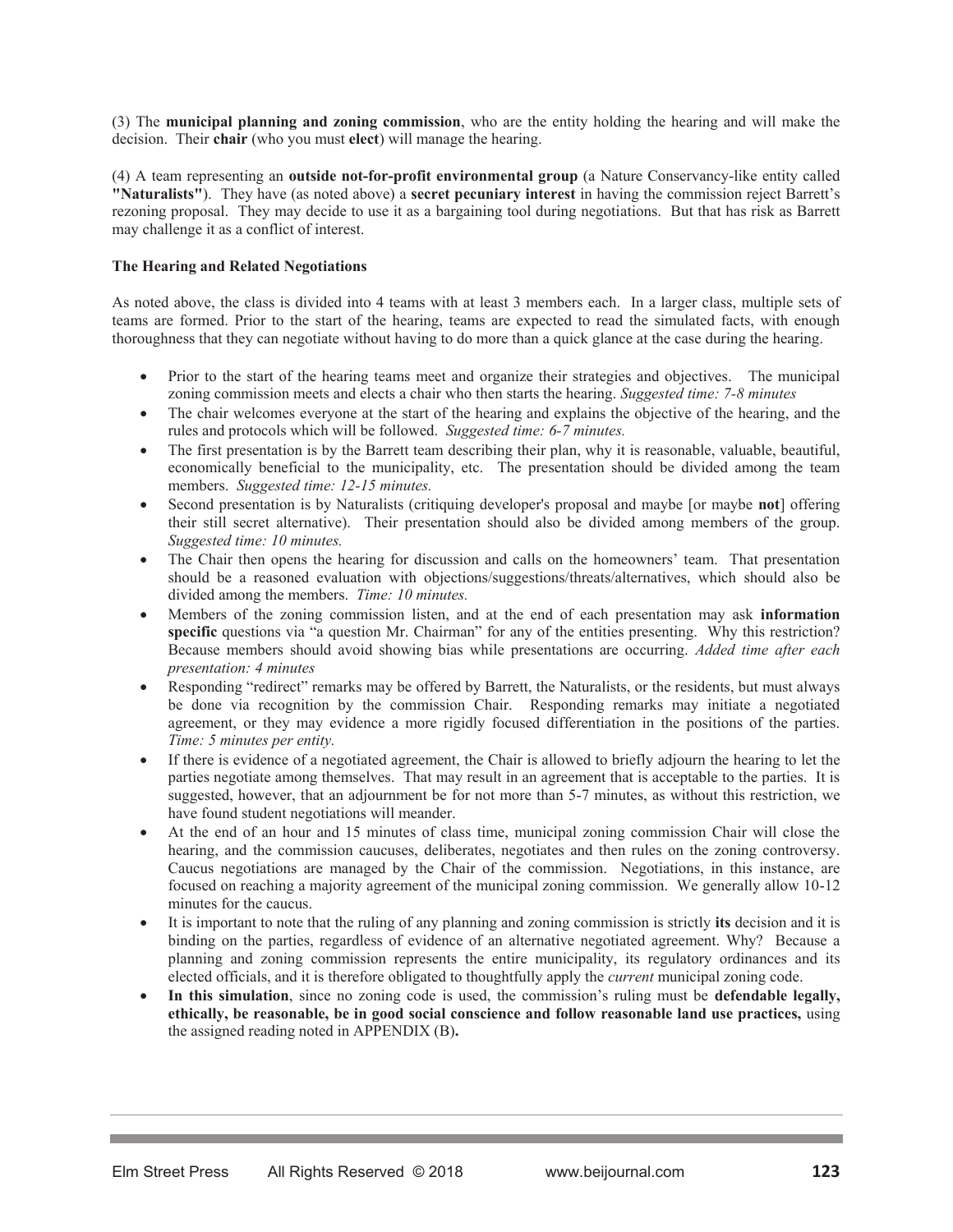- The final act of the planning and zoning commission, is the Chair must write a brief summary of the commission ruling and read it to the participating teams. If there is a dissent by a commissioner, it is discussed during the de-briefing.9
- The last 15 or so minutes of the simulation is used for a debriefing, in which everyone is expected to participate.10 The format for the debriefing varies depending on how many students are participating. For large classes with several teams, I generally have Master's candidates help with the grading and I will ask them first for their remarks. Then I simply go around the room and ask members of each of the teams, starting with the commission chair, if they think the resolution was reasonable, ethical and implementable, and to express other observations and thoughts they may have. The debriefing is thus fairly casual, which often results in lengthy (and lively) discussions among the students which are usually fascinating especially when there is a dissent from a planning and zoning commission member.

# **APPENDIX**

 $\overline{a}$ 

## **A. Example of Simultaneous Negotiating Teams for a Class of 20 Students**

| Team 1: Planning and Zoning Commission | Team 2: Planning and Zoning Commission |
|----------------------------------------|----------------------------------------|
| 1.                                     | 1.                                     |
| 2.                                     | 2.                                     |
| 3.                                     | 3.                                     |
| Barrett Developers, Inc.               | Barrett Developers, Inc.               |
| 1.                                     | 1.                                     |
| 2.                                     | 2.                                     |
| 3. (bank representative)               | 3. (bank representative)               |
| Homeowners Negotiators                 | Homeowners Negotiators                 |
| 1.                                     |                                        |
| 2.                                     | 2.                                     |
| 3. (disagrees/any change)              | 3. (disagrees/any change)              |
| Naturalists NFP                        | Naturalists NFP                        |
| 1.                                     | 1.                                     |
| 2.                                     | 2.                                     |
| 3.                                     | 3.                                     |
|                                        |                                        |

## **B. RESOURCES (In chronological order of publication)**

[Note: this part of the Appendix is suggested reading on ADR, its teaching and procedures, and the effective negotiation of business disputes. The earlier *Introduction for Readers of the Published Version* and the *Introduction for Students* are primers on municipal zoning hearings, and derive from my many years on both sides of the municipal table, first as a member of the planning and zoning commissions of two municipalities, then city council (and mayor *pro tem*) of one of them, and (in addition to three decades of teaching in higher education) a commercial arbitration practice spanning more than twenty years.]

<sup>&</sup>lt;sup>9</sup> A planning and zoning commission ruling for an actual municipality is transmitted via staff to the elected council, which is the official ruling body. Though it is rare, a dissent by a planning and zoning commission member is sometimes filed along with the majority ruling.

<sup>&</sup>lt;sup>10</sup> *Note for the published readers*: this roughly equals a 2 hour class, but in actuality debriefing often runs far into the following class.